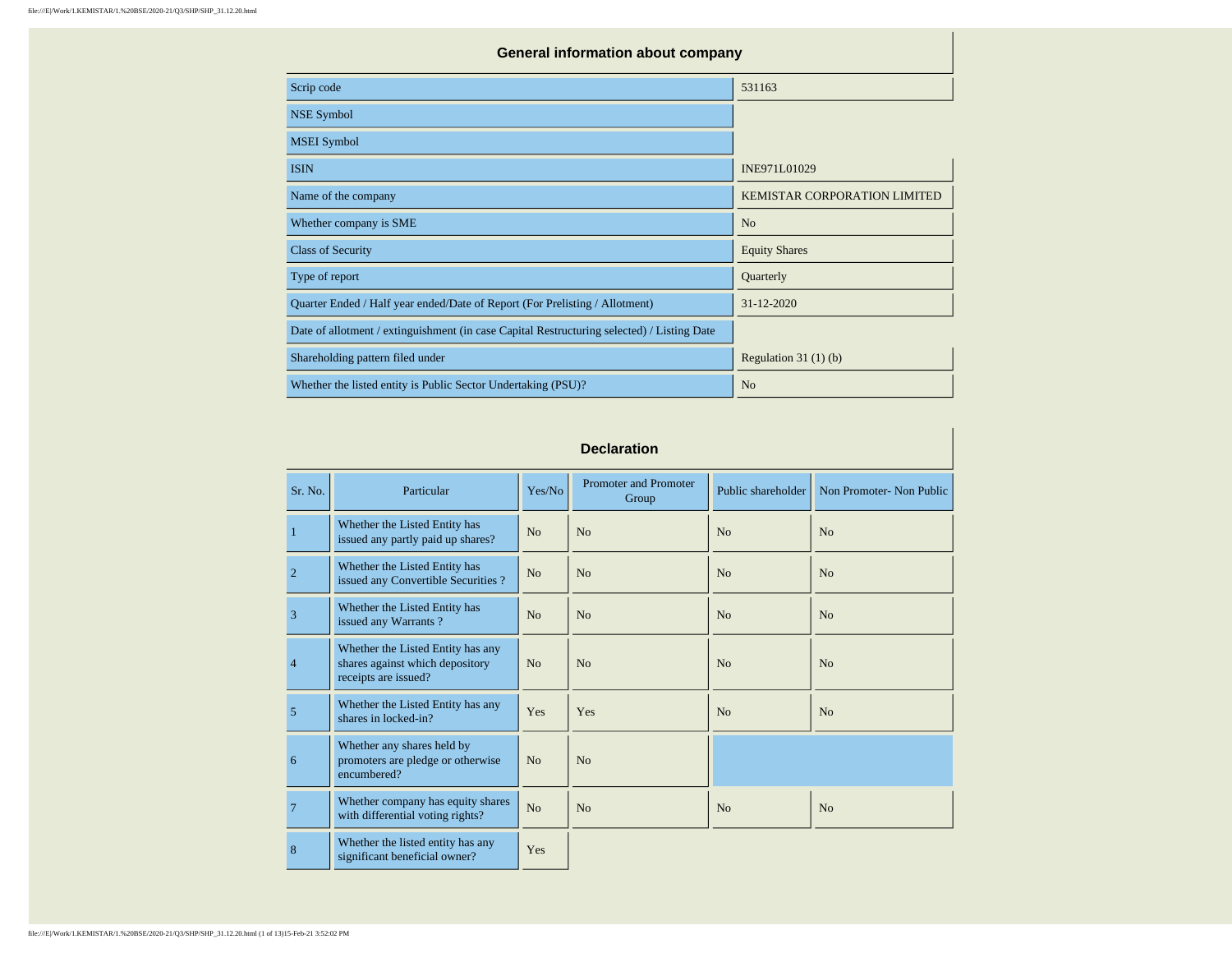|  | Table I - Summary Statement holding of specified securities |                                                       |                                  |                       |                       |                          |                                         |                                                     |                           |       |                                      |               |  |  |
|--|-------------------------------------------------------------|-------------------------------------------------------|----------------------------------|-----------------------|-----------------------|--------------------------|-----------------------------------------|-----------------------------------------------------|---------------------------|-------|--------------------------------------|---------------|--|--|
|  |                                                             | Category                                              |                                  | No. of<br>fully       | No.<br>Of<br>Partly   | No. Of<br>shares         | Total<br>nos.                           | Shareholding<br>as a % of<br>total no. of<br>shares | class of securities (IX)  |       | Number of Voting Rights held in each |               |  |  |
|  | Category<br>$($ $\Gamma$                                    | of<br>shareholder                                     | Nos. Of<br>shareholders<br>(III) | paid up<br>equity     | paid-<br>up<br>equity | underlying<br>Depository | shares<br>held<br>$(VII) =$             | (calculated<br>as per<br>SCRR,                      | No of Voting (XIV) Rights |       |                                      | Total<br>as a |  |  |
|  | (II)                                                        |                                                       | shares<br>held (IV)              | shares<br>held<br>(V) | Receipts<br>(VI)      | $(IV)+(V)$<br>$+ (VI)$   | 1957) (VIII)<br>As a % of (A<br>$+B+C2$ | Class eg:<br>X                                      | <b>Class</b><br>eg:y      | Total | $%$ of<br>$(A+B)$<br>$+C$ )          |               |  |  |
|  | (A)                                                         | Promoter<br>$\&$<br>Promoter<br>Group                 | 13                               | 8046368               |                       |                          | 8046368                                 | 74.78                                               | 8046368                   |       | 8046368                              | 74.78         |  |  |
|  | (B)                                                         | Public                                                | 1512                             | 2713040               |                       |                          | 2713040                                 | 25.22                                               | 2713040                   |       | 2713040                              | 25.22         |  |  |
|  | (C)                                                         | Non<br>Promoter-<br>Non Public                        |                                  |                       |                       |                          |                                         |                                                     |                           |       |                                      |               |  |  |
|  | (C1)                                                        | <b>Shares</b><br>underlying<br><b>DRs</b>             |                                  |                       |                       |                          |                                         |                                                     |                           |       |                                      |               |  |  |
|  | (C2)                                                        | <b>Shares</b><br>held by<br>Employee<br><b>Trusts</b> |                                  |                       |                       |                          |                                         |                                                     |                           |       |                                      |               |  |  |
|  |                                                             | Total                                                 | 1525                             | 10759408              |                       |                          | 10759408                                | 100                                                 | 10759408                  |       | 10759408                             | 100           |  |  |

|                      | Table I - Summary Statement holding of specified securities |                                                                                                              |                            |                                                                     |                                                                                                |           |                                                         |            |                                                                               |                                       |  |  |  |
|----------------------|-------------------------------------------------------------|--------------------------------------------------------------------------------------------------------------|----------------------------|---------------------------------------------------------------------|------------------------------------------------------------------------------------------------|-----------|---------------------------------------------------------|------------|-------------------------------------------------------------------------------|---------------------------------------|--|--|--|
| Category<br>$\Omega$ | Category<br>of<br>shareholder<br>(II)<br>(X)                | No. Of<br>No. of<br><b>Shares</b><br><b>Shares</b><br>Underlying<br>Underlying<br>Outstanding<br>Outstanding |                            | No. Of<br><b>Shares</b><br>Underlying<br>Outstanding<br>convertible | Shareholding,<br>as a %<br>assuming full<br>conversion of<br>convertible<br>securities (as     |           | Number of<br>Locked in shares<br>(XII)                  |            | Number of<br><b>Shares</b><br>pledged or<br>otherwise<br>encumbered<br>(XIII) | Number of<br>equity shares<br>held in |  |  |  |
|                      |                                                             | convertible<br>securities                                                                                    | <b>Warrants</b><br>$(X_i)$ | securities<br>and No. Of<br><b>Warrants</b><br>$(Xi)$ (a)           | a percentage<br>of diluted<br>share capital)<br>$(XI)=(VII)$<br>$+(X)$ As a %<br>of $(A+B+C2)$ | No. $(a)$ | As a<br>$%$ of<br>total<br><b>Shares</b><br>held<br>(b) | No.<br>(a) | As a<br>$%$ of<br>total<br><b>Shares</b><br>held<br>(b)                       | dematerialized<br>form $(XIV)$        |  |  |  |
| (A)                  | Promoter<br>$\&$<br>Promoter<br>Group                       |                                                                                                              |                            |                                                                     | 74.78                                                                                          | 2151882   | 26.74                                                   |            |                                                                               | 8046368                               |  |  |  |
| (B)                  | Public                                                      |                                                                                                              |                            |                                                                     | 25.22                                                                                          |           |                                                         |            |                                                                               | 2626576                               |  |  |  |
| (C)                  | <b>Non</b><br>Promoter-<br>Non Public                       |                                                                                                              |                            |                                                                     |                                                                                                |           |                                                         |            |                                                                               |                                       |  |  |  |

file:///E|/Work/1.KEMISTAR/1.%20BSE/2020-21/Q3/SHP/SHP\_31.12.20.html (2 of 13)15-Feb-21 3:52:02 PM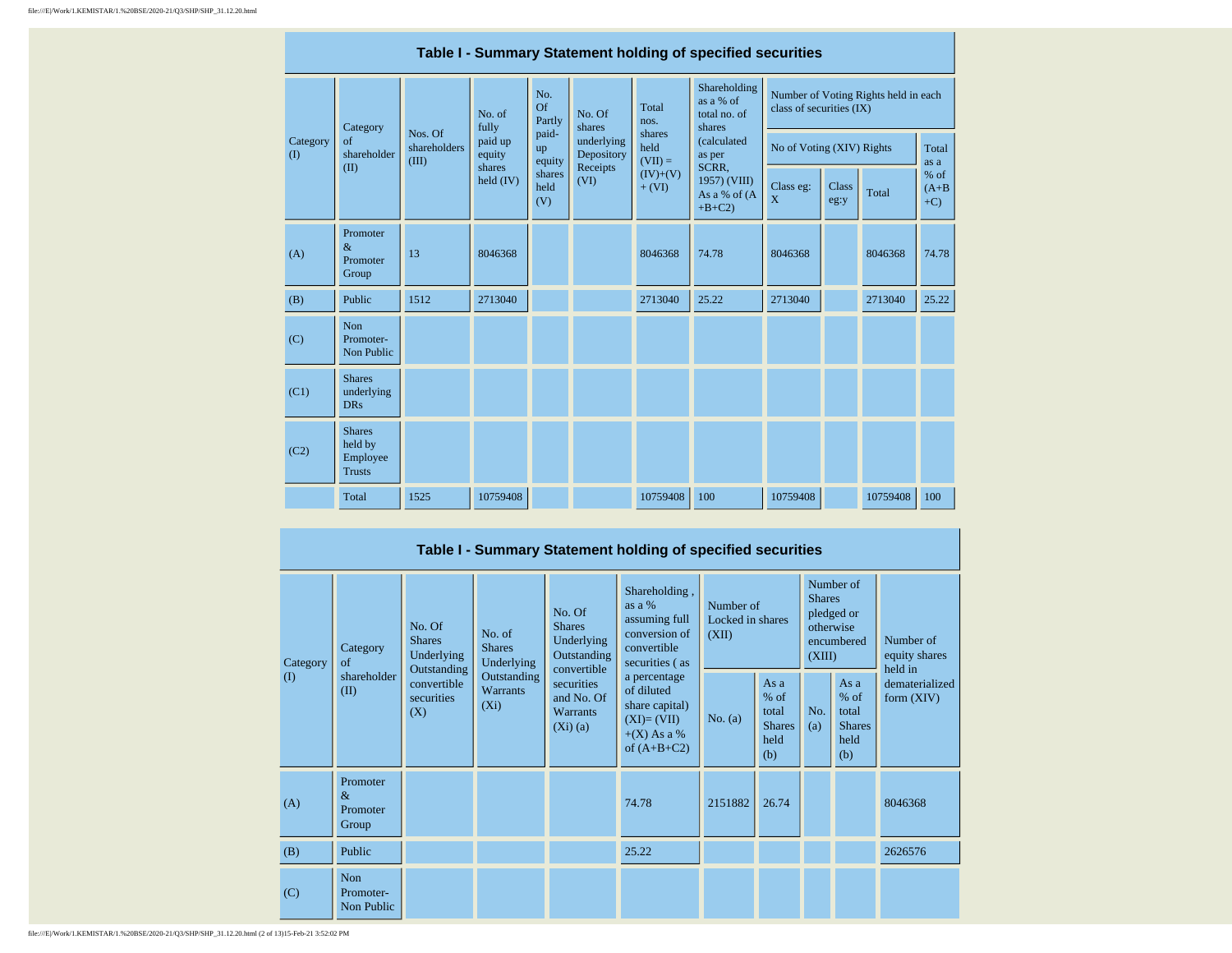| (C1) | <b>Shares</b><br>underlying<br><b>DRs</b>      |  |     |         |               |  |          |
|------|------------------------------------------------|--|-----|---------|---------------|--|----------|
| (C2) | <b>Shares</b><br>held by<br>Employee<br>Trusts |  |     |         |               |  |          |
|      | Total                                          |  | 100 | 2151882 | <sup>20</sup> |  | 10672944 |

**Table II - Statement showing shareholding pattern of the Promoter and Promoter Group**

|                                                                                                | Category &<br>Name of the                                                                                           |                                                                                      | No. of<br>fully       | No.<br><b>Of</b><br>Partly | No. Of<br>shares         | Total<br>nos.               | Shareholding<br>as a % of<br>total no. of<br>shares | class of securities (IX)  |               | Number of Voting Rights held in each |                                   |  |
|------------------------------------------------------------------------------------------------|---------------------------------------------------------------------------------------------------------------------|--------------------------------------------------------------------------------------|-----------------------|----------------------------|--------------------------|-----------------------------|-----------------------------------------------------|---------------------------|---------------|--------------------------------------|-----------------------------------|--|
| Sr.                                                                                            | <b>Shareholders</b>                                                                                                 | Nos. Of<br>shareholders<br>(III)                                                     | paid up<br>equity     | paid-<br>up<br>equity      | underlying<br>Depository | shares<br>held<br>$(VII) =$ | (calculated<br>as per                               | No of Voting (XIV) Rights |               |                                      | Total<br>as a                     |  |
|                                                                                                | (1)                                                                                                                 |                                                                                      | shares<br>$held$ (IV) | shares<br>held<br>(V)      | Receipts<br>(VI)         | $(IV)+(V)$<br>$+ (VI)$      | SCRR,<br>1957) (VIII)<br>As a % of (A<br>$+B+C2$    | Class eg:<br>X            | Class<br>eg:y | Total                                | % of<br>Total<br>Voting<br>rights |  |
| $\mathbf{A}$                                                                                   |                                                                                                                     | Table II - Statement showing shareholding pattern of the Promoter and Promoter Group |                       |                            |                          |                             |                                                     |                           |               |                                      |                                   |  |
| (1)                                                                                            | Indian                                                                                                              |                                                                                      |                       |                            |                          |                             |                                                     |                           |               |                                      |                                   |  |
| (a)                                                                                            | Individuals/<br>Hindu<br>undivided<br>Family                                                                        | 13                                                                                   | 8046368               |                            |                          | 8046368                     | 74.78                                               | 8046368                   |               | 8046368                              | 74.78                             |  |
| Sub-Total<br>(A)(1)                                                                            |                                                                                                                     | 13                                                                                   | 8046368               |                            |                          | 8046368                     | 74.78                                               | 8046368                   |               | 8046368                              | 74.78                             |  |
| (2)                                                                                            | Foreign                                                                                                             |                                                                                      |                       |                            |                          |                             |                                                     |                           |               |                                      |                                   |  |
| Total<br>Shareholding<br>of Promoter<br>and<br>Promoter<br>Group $(A)=$<br>$(A)(1)+(A)$<br>(2) |                                                                                                                     | 13                                                                                   | 8046368               |                            |                          | 8046368                     | 74.78                                               | 8046368                   |               | 8046368                              | 74.78                             |  |
| $\bf{B}$                                                                                       |                                                                                                                     | Table III - Statement showing shareholding pattern of the Public shareholder         |                       |                            |                          |                             |                                                     |                           |               |                                      |                                   |  |
| (1)                                                                                            | <b>Institutions</b>                                                                                                 |                                                                                      |                       |                            |                          |                             |                                                     |                           |               |                                      |                                   |  |
| (3)                                                                                            | Non-institutions                                                                                                    |                                                                                      |                       |                            |                          |                             |                                                     |                           |               |                                      |                                   |  |
| (a(i))                                                                                         | Individuals<br>$-i$ .<br>Individual<br>shareholders<br>holding<br>nominal<br>share capital<br>up to Rs. 2<br>lakhs. | 1448                                                                                 | 420777                |                            |                          | 420777                      | 3.91                                                | 420777                    |               | 420777                               | 3.91                              |  |

file:///E|/Work/1.KEMISTAR/1.%20BSE/2020-21/Q3/SHP/SHP\_31.12.20.html (3 of 13)15-Feb-21 3:52:02 PM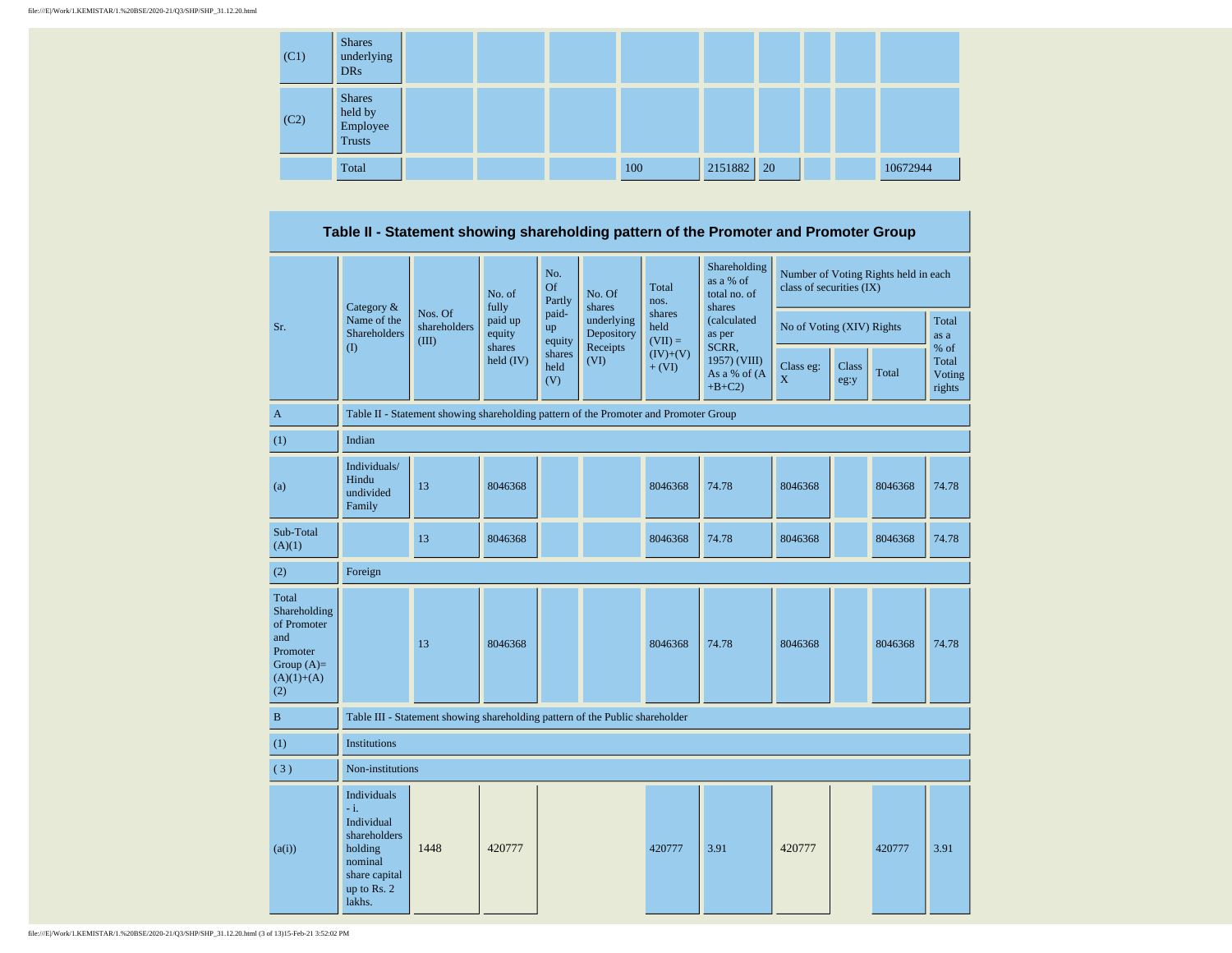| (a(ii))                                                                     | <b>Individuals</b><br>$-ii.$<br>Individual<br>shareholders<br>holding<br>nominal<br>share capital<br>in excess of<br>Rs. 2 lakhs. | 36   | 2189863  |  | 2189863  | 20.35                                                                                         | 2189863  | 2189863  | 20.35 |
|-----------------------------------------------------------------------------|-----------------------------------------------------------------------------------------------------------------------------------|------|----------|--|----------|-----------------------------------------------------------------------------------------------|----------|----------|-------|
| (e)                                                                         | Any Other<br>(specify)                                                                                                            | 28   | 102400   |  | 102400   | 0.95                                                                                          | 102400   | 102400   | 0.95  |
| Sub-Total<br>(B)(3)                                                         |                                                                                                                                   | 1512 | 2713040  |  | 2713040  | 25.22                                                                                         | 2713040  | 2713040  | 25.22 |
| <b>Total Public</b><br>Shareholding<br>$(B)=(B)(1)$<br>$+(B)(2)+(B)$<br>(3) |                                                                                                                                   | 1512 | 2713040  |  | 2713040  | 25.22                                                                                         | 2713040  | 2713040  | 25.22 |
| $\mathbf C$                                                                 |                                                                                                                                   |      |          |  |          | Table IV - Statement showing shareholding pattern of the Non Promoter- Non Public shareholder |          |          |       |
| Total $(A+B)$<br>$+C2)$                                                     |                                                                                                                                   | 1525 | 10759408 |  | 10759408 | 100                                                                                           | 10759408 | 10759408 | 100   |
| Total $(A+B)$<br>$+C$ )                                                     |                                                                                                                                   | 1525 | 10759408 |  | 10759408 | 100                                                                                           | 10759408 | 10759408 | 100   |

| Table II - Statement showing shareholding pattern of the Promoter and Promoter Group |                                                                                               |                                           |                                                                     |                                                                                                |                                        |                                                         |                                                                               |                                                           |                                       |  |  |
|--------------------------------------------------------------------------------------|-----------------------------------------------------------------------------------------------|-------------------------------------------|---------------------------------------------------------------------|------------------------------------------------------------------------------------------------|----------------------------------------|---------------------------------------------------------|-------------------------------------------------------------------------------|-----------------------------------------------------------|---------------------------------------|--|--|
| Sr.                                                                                  | No. Of<br>No. of<br><b>Shares</b><br><b>Shares</b><br>Underlying<br>Underlying<br>Outstanding |                                           | No. Of<br><b>Shares</b><br>Underlying<br>Outstanding<br>convertible | Shareholding,<br>as $a\%$<br>assuming full<br>conversion of<br>convertible<br>securities (as   | Number of<br>Locked in shares<br>(XII) |                                                         | Number of<br><b>Shares</b><br>pledged or<br>otherwise<br>encumbered<br>(XIII) |                                                           | Number of<br>equity shares<br>held in |  |  |
|                                                                                      | convertible<br>securities<br>(X)                                                              | Outstanding<br><b>Warrants</b><br>$(X_i)$ | securities<br>and No. Of<br><b>Warrants</b><br>(Xi)(a)              | a percentage<br>of diluted<br>share capital)<br>$(XI)=(VII)$<br>$+(X)$ As a %<br>of $(A+B+C2)$ | No. $(a)$                              | As a<br>$%$ of<br>total<br><b>Shares</b><br>held<br>(b) | No.<br>(a)                                                                    | As $a$<br>$%$ of<br>total<br><b>Shares</b><br>held<br>(b) | dematerialized<br>form $(XIV)$        |  |  |
| $\overline{A}$                                                                       |                                                                                               |                                           |                                                                     | Table II - Statement showing shareholding pattern of the Promoter and Promoter Group           |                                        |                                                         |                                                                               |                                                           |                                       |  |  |
| (1)                                                                                  | Indian                                                                                        |                                           |                                                                     |                                                                                                |                                        |                                                         |                                                                               |                                                           |                                       |  |  |
| (a)                                                                                  |                                                                                               |                                           |                                                                     | 74.78                                                                                          | 2151882                                | 26.74                                                   |                                                                               |                                                           | 8046368                               |  |  |
| Sub-Total (A)<br>(1)                                                                 |                                                                                               |                                           |                                                                     | 74.78                                                                                          | 2151882                                | 26.74                                                   |                                                                               |                                                           | 8046368                               |  |  |
| (2)                                                                                  | Foreign                                                                                       |                                           |                                                                     |                                                                                                |                                        |                                                         |                                                                               |                                                           |                                       |  |  |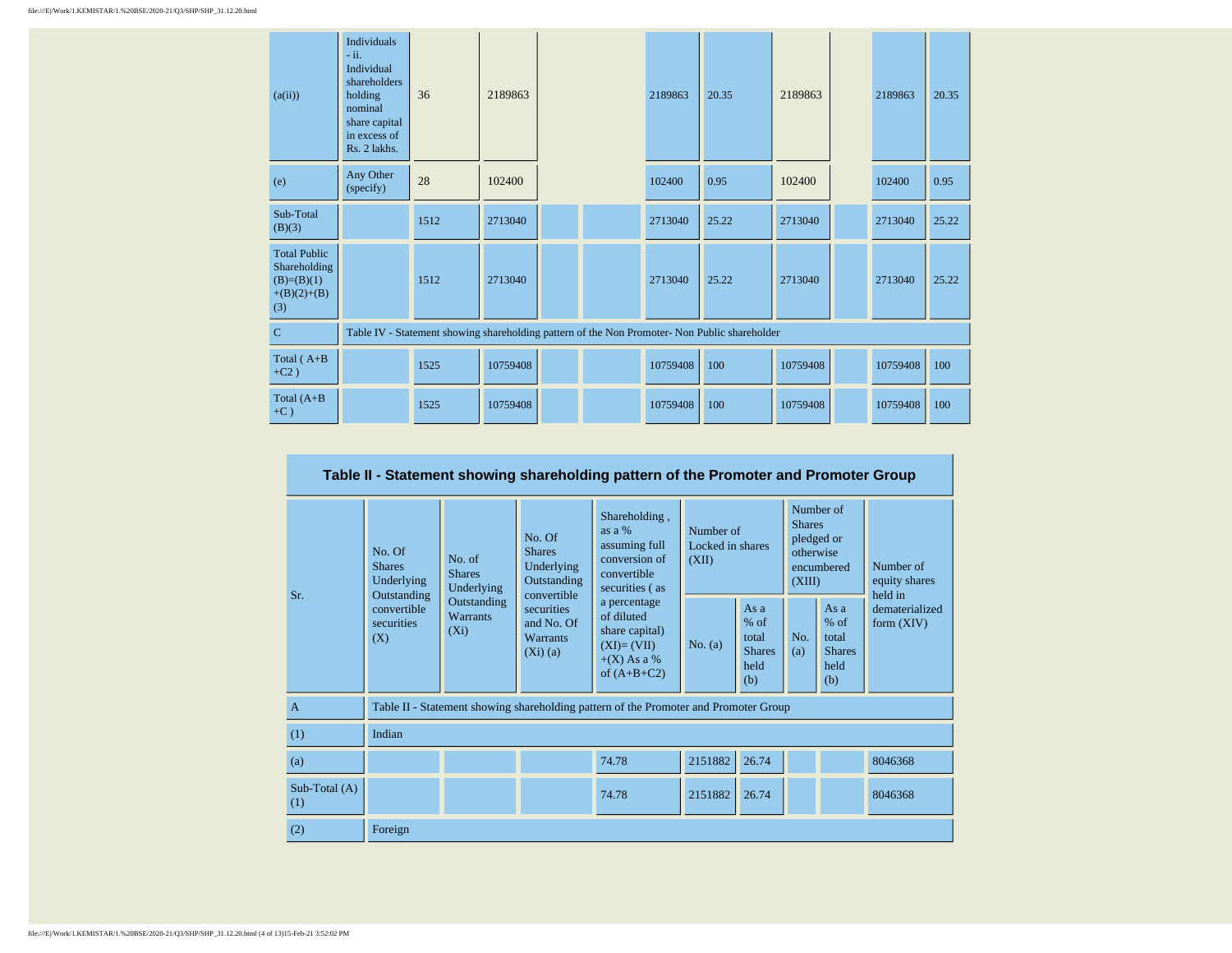| Total<br>Shareholding<br>of Promoter<br>and Promoter<br>Group $(A)=$<br>$(A)(1)+(A)$<br>(2) |                                                                                               |  |  | 74.78                                                                        | 2151882 | 26.74 |  |  | 8046368  |  |
|---------------------------------------------------------------------------------------------|-----------------------------------------------------------------------------------------------|--|--|------------------------------------------------------------------------------|---------|-------|--|--|----------|--|
| $\, {\bf B}$                                                                                |                                                                                               |  |  | Table III - Statement showing shareholding pattern of the Public shareholder |         |       |  |  |          |  |
| (1)                                                                                         | <b>Institutions</b>                                                                           |  |  |                                                                              |         |       |  |  |          |  |
| (3)                                                                                         | Non-institutions                                                                              |  |  |                                                                              |         |       |  |  |          |  |
| (a(i))                                                                                      |                                                                                               |  |  | 3.91                                                                         |         |       |  |  | 335161   |  |
| (a(ii))                                                                                     |                                                                                               |  |  | 20.35                                                                        |         |       |  |  | 2189863  |  |
| (e)                                                                                         |                                                                                               |  |  | 0.95                                                                         |         |       |  |  | 101552   |  |
| Sub-Total (B)<br>(3)                                                                        |                                                                                               |  |  | 25.22                                                                        |         |       |  |  | 2626576  |  |
| <b>Total Public</b><br>Shareholding<br>$(B)=(B)(1)$<br>$+(B)(2)+(B)$<br>(3)                 |                                                                                               |  |  | 25.22                                                                        |         |       |  |  | 2626576  |  |
| $\mathbf C$                                                                                 | Table IV - Statement showing shareholding pattern of the Non Promoter- Non Public shareholder |  |  |                                                                              |         |       |  |  |          |  |
| Total $(A+B)$<br>$+C2$ )                                                                    |                                                                                               |  |  | 100                                                                          | 2151882 | 20    |  |  | 10672944 |  |
| Total $(A+B)$<br>$+C$ )                                                                     |                                                                                               |  |  | 100                                                                          | 2151882 | 20    |  |  | 10672944 |  |

| Individuals/Hindu undivided Family                           |                                         |                                                    |                                                           |                                                            |                                                      |                                          |                                                            |  |  |  |  |
|--------------------------------------------------------------|-----------------------------------------|----------------------------------------------------|-----------------------------------------------------------|------------------------------------------------------------|------------------------------------------------------|------------------------------------------|------------------------------------------------------------|--|--|--|--|
| Searial No.                                                  |                                         | $\overline{2}$                                     | 3                                                         | $\overline{4}$                                             | 5                                                    | 6                                        | $\overline{7}$                                             |  |  |  |  |
| Name of the<br>Shareholders (I)                              | PARSHOTTAMBHAI<br><b>MOHANLAL PATEL</b> | <b>ANJANA</b><br><b>KETANKUMAR</b><br><b>PATEL</b> | <b>SHANTABEN</b><br><b>PARASHOTTAMDAS</b><br><b>PATEL</b> | <b>KETANKUMAR</b><br><b>PARASHOTTAMDAS</b><br><b>PATEL</b> | <b>HIRALBEN</b><br><b>DIPAKKUMAR</b><br><b>PATEL</b> | <b>SAVALIA</b><br><b>VASANTBHAI</b><br>B | <b>DIPAKKUMAR</b><br><b>PARASHOTTAMDAS</b><br><b>PATEL</b> |  |  |  |  |
| PAN(II)                                                      | AFJPP0355B                              | AFIPK9418H                                         | AHFPP4610D                                                | AFJPP0418F                                                 | AHFPP6612D                                           | BJQPS0017K                               | ADOPP4635M                                                 |  |  |  |  |
| No. of fully paid<br>up equity shares<br>held $(IV)$         | 1833990                                 | 1364440                                            | 1213800                                                   | 1113014                                                    | 612000                                               | 20040                                    | 18272                                                      |  |  |  |  |
| No. Of Partly paid-<br>up equity shares<br>$\text{held}$ (V) |                                         |                                                    |                                                           |                                                            |                                                      |                                          |                                                            |  |  |  |  |
| No. Of shares<br>underlying<br>Depository<br>Receipts (VI)   |                                         |                                                    |                                                           |                                                            |                                                      |                                          |                                                            |  |  |  |  |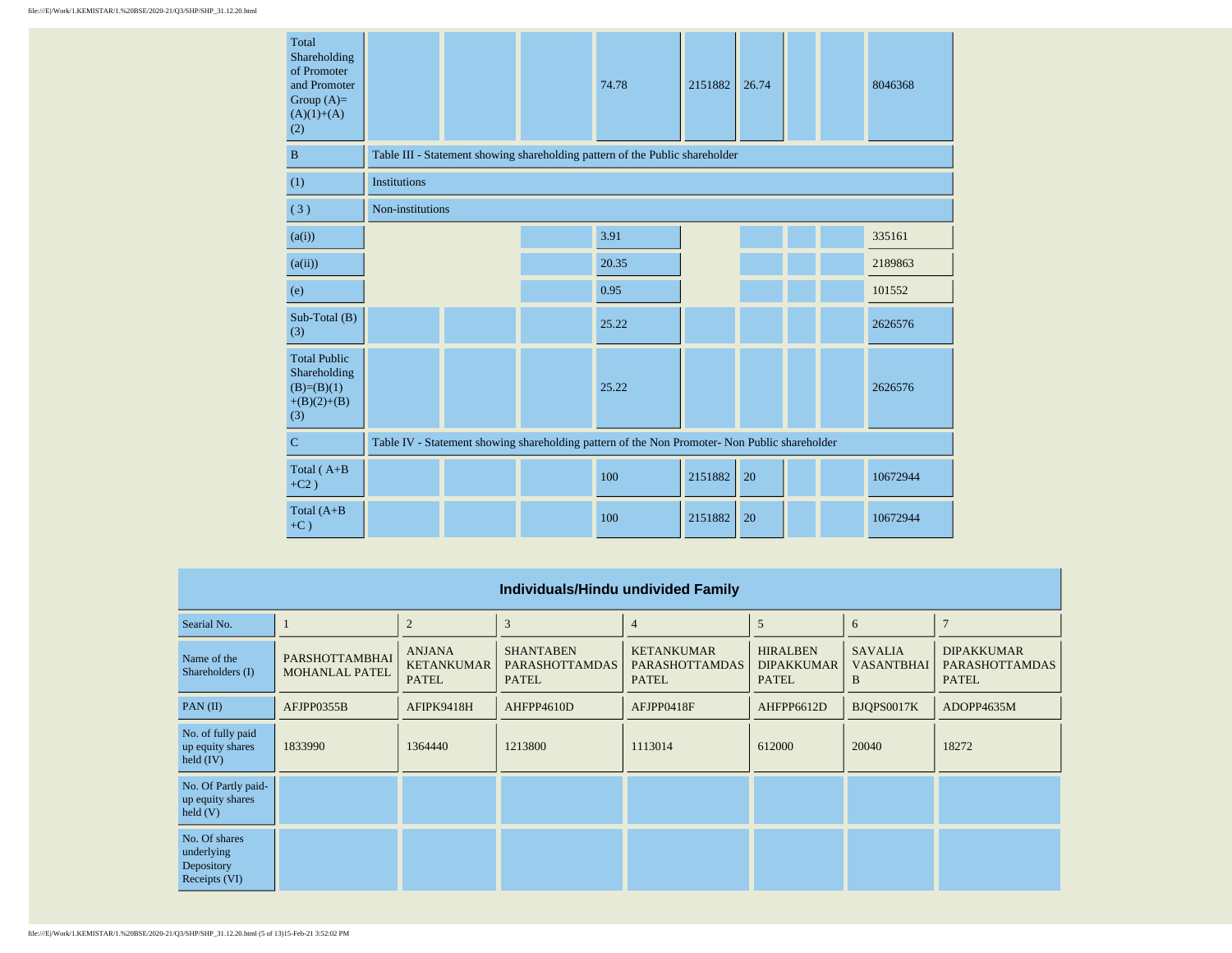| Total nos. shares<br>held $(VII) = (IV)$<br>$+(V)+(VI)$                                                                                                                                    | 1833990                                                       | 1364440 | 1213800 | 1113014 | 612000 | 20040            | 18272 |
|--------------------------------------------------------------------------------------------------------------------------------------------------------------------------------------------|---------------------------------------------------------------|---------|---------|---------|--------|------------------|-------|
| Shareholding as a<br>% of total no. of<br>shares (calculated<br>as per SCRR,<br>1957) (VIII) As a<br>% of $(A+B+C2)$                                                                       | 17.05                                                         | 12.68   | 11.28   | 10.34   | 5.69   | 0.19             | 0.17  |
|                                                                                                                                                                                            | Number of Voting Rights held in each class of securities (IX) |         |         |         |        |                  |       |
| Class eg: $X$                                                                                                                                                                              | 1833990                                                       | 1364440 | 1213800 | 1113014 | 612000 | 20040            | 18272 |
| Class eg:y                                                                                                                                                                                 |                                                               |         |         |         |        |                  |       |
| Total                                                                                                                                                                                      | 1833990                                                       | 1364440 | 1213800 | 1113014 | 612000 | 20040            | 18272 |
| Total as a % of<br><b>Total Voting rights</b>                                                                                                                                              | 17.05                                                         | 12.68   | 11.28   | 10.34   | 5.69   | 0.19             | 0.17  |
| No. Of Shares<br>Underlying<br>Outstanding<br>convertible<br>securities $(X)$                                                                                                              |                                                               |         |         |         |        |                  |       |
| No. of Shares<br>Underlying<br>Outstanding<br>Warrants (Xi)                                                                                                                                |                                                               |         |         |         |        |                  |       |
| No. Of Shares<br>Underlying<br>Outstanding<br>convertible<br>securities and No.<br>Of Warrants (Xi)<br>(a)                                                                                 |                                                               |         |         |         |        |                  |       |
| Shareholding , as a<br>% assuming full<br>conversion of<br>convertible<br>securities (as a<br>percentage of<br>diluted share<br>capital) (XI)= (VII)<br>$+(Xi)(a)$ As a % of<br>$(A+B+C2)$ | 17.05                                                         | 12.68   | 11.28   | 10.34   | 5.69   | 0.19             | 0.17  |
| Number of Locked in shares (XII)                                                                                                                                                           |                                                               |         |         |         |        |                  |       |
| No. $(a)$                                                                                                                                                                                  | 488478                                                        | 338738  | 346915  | 289770  | 174916 | $\boldsymbol{0}$ | 4664  |
| As a % of total<br>Shares held (b)                                                                                                                                                         | 26.63                                                         | 24.83   | 28.58   | 26.03   | 28.58  | $\boldsymbol{0}$ | 25.53 |
|                                                                                                                                                                                            | Number of Shares pledged or otherwise encumbered (XIII)       |         |         |         |        |                  |       |
| No. $(a)$                                                                                                                                                                                  |                                                               |         |         |         |        |                  |       |
| As a % of total<br>Shares held (b)                                                                                                                                                         |                                                               |         |         |         |        |                  |       |

 $\sim 10^{-1}$ 

 $\sim$  10  $^{\circ}$ 

 $\sim$ 

 $\sim$ 

 $\mathbf{r}$ 

 $\sim$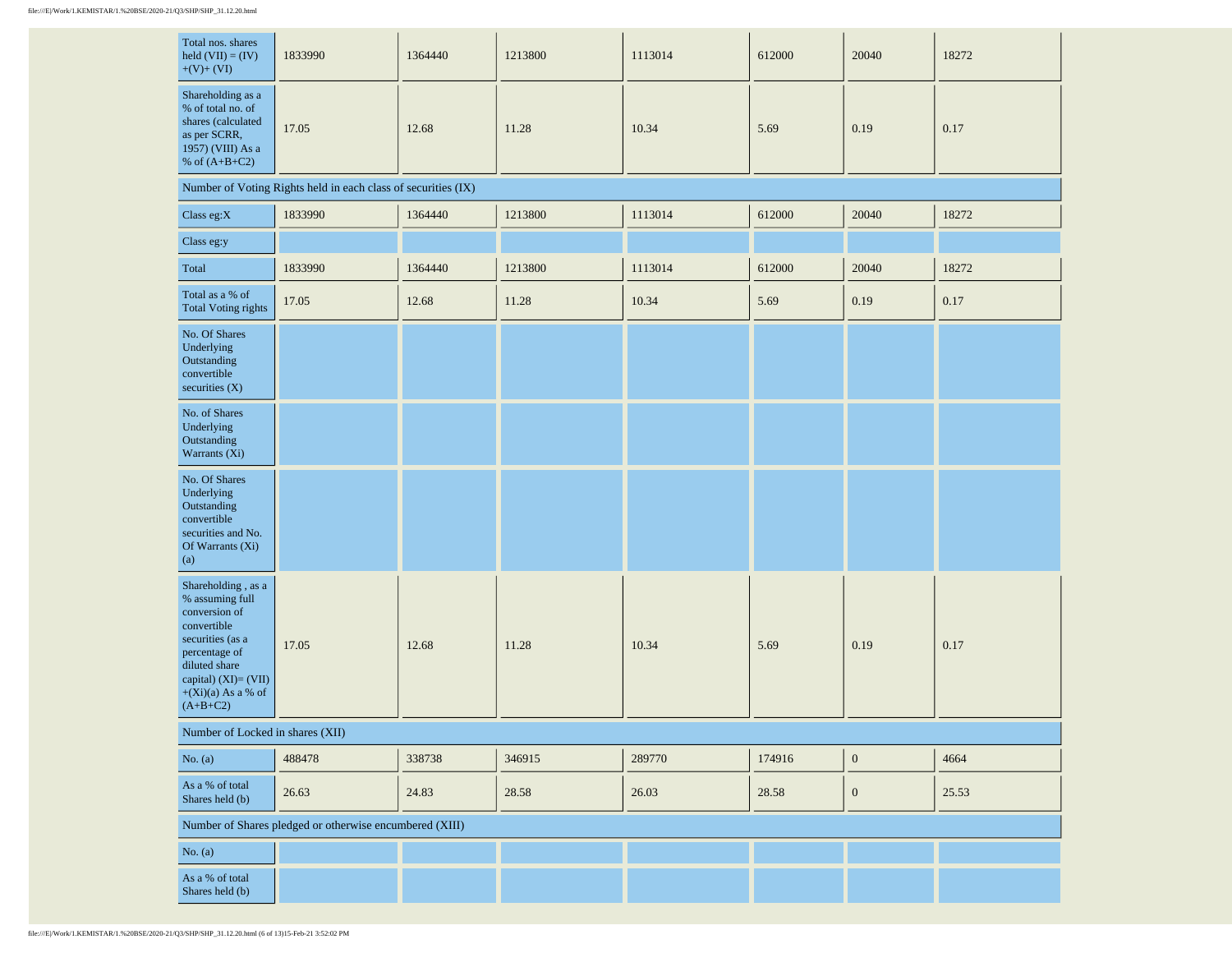## file:///E|/Work/1.KEMISTAR/1.%20BSE/2020-21/Q3/SHP/SHP\_31.12.20.html

| Number of equity<br>shares held in<br>dematerialized<br>form $(XIV)$ | 1833990  | 1364440  | 1213800  | 1113014  | 612000   | 20040    | 18272    |  |  |  |  |
|----------------------------------------------------------------------|----------|----------|----------|----------|----------|----------|----------|--|--|--|--|
| Reason for not providing PAN                                         |          |          |          |          |          |          |          |  |  |  |  |
| Reason for not<br>providing PAN                                      |          |          |          |          |          |          |          |  |  |  |  |
| Shareholder type                                                     | Promoter | Promoter | Promoter | Promoter | Promoter | Promoter | Promoter |  |  |  |  |

| Individuals/Hindu undivided Family                                                                                           |                                                               |                                                        |                                     |                                                |                                                                                                                 |            |  |  |  |  |  |
|------------------------------------------------------------------------------------------------------------------------------|---------------------------------------------------------------|--------------------------------------------------------|-------------------------------------|------------------------------------------------|-----------------------------------------------------------------------------------------------------------------|------------|--|--|--|--|--|
| Searial No.                                                                                                                  | 8                                                             | 9                                                      | 10                                  | 11                                             | 12                                                                                                              | 13         |  |  |  |  |  |
| Name of the<br>Shareholders (I)                                                                                              | MATHURBHAI<br><b>MANJIBHAI</b><br><b>JOGANI</b>               | <b>KANANI</b><br><b>ANILKUMAR</b><br><b>DEVRAJBHAI</b> | <b>ANILKUMAR</b><br><b>C THAKER</b> | <b>PATEL</b><br><b>PARSHOTTAMDAS</b><br>M(HUF) | <b>PATEL</b><br>PATEL<br><b>KETANKUMAR</b><br><b>DIPAKKUMAR</b><br><b>PARASHOTTAMDAS</b><br><b>HUF</b><br>(HUF) |            |  |  |  |  |  |
| PAN(II)                                                                                                                      | ACTPP8463D                                                    | BBJPK7076D                                             | ABNPT6366L                          | AAIHP0252K                                     | AAIHP0253J                                                                                                      | AAIHP0254R |  |  |  |  |  |
| No. of fully paid<br>up equity shares<br>held (IV)                                                                           | 16400                                                         | 14400                                                  | 3472<br>836400<br>661500            |                                                | 338640                                                                                                          |            |  |  |  |  |  |
| No. Of Partly paid-<br>up equity shares<br>held $(V)$                                                                        |                                                               |                                                        |                                     |                                                |                                                                                                                 |            |  |  |  |  |  |
| No. Of shares<br>underlying<br>Depository<br>Receipts (VI)                                                                   |                                                               |                                                        |                                     |                                                |                                                                                                                 |            |  |  |  |  |  |
| Total nos. shares<br>held $(VII) = (IV)$<br>$+(V)+(VI)$                                                                      | 16400                                                         | 14400                                                  | 3472                                | 836400                                         | 661500                                                                                                          | 338640     |  |  |  |  |  |
| Shareholding as a<br>% of total no. of<br>shares (calculated<br>0.15<br>as per SCRR,<br>1957) (VIII) As a<br>% of $(A+B+C2)$ |                                                               | 0.13                                                   | 0.03                                | 7.77                                           | 6.15                                                                                                            | 3.15       |  |  |  |  |  |
|                                                                                                                              | Number of Voting Rights held in each class of securities (IX) |                                                        |                                     |                                                |                                                                                                                 |            |  |  |  |  |  |
| Class eg: $X$                                                                                                                | 16400                                                         | 14400                                                  | 3472                                | 836400                                         | 661500                                                                                                          | 338640     |  |  |  |  |  |
| Class eg:y                                                                                                                   |                                                               |                                                        |                                     |                                                |                                                                                                                 |            |  |  |  |  |  |
| Total                                                                                                                        | 16400                                                         | 14400                                                  | 3472                                | 836400                                         | 661500                                                                                                          | 338640     |  |  |  |  |  |
| Total as a % of<br>0.15<br>0.13<br>0.03<br>7.77<br>6.15<br><b>Total Voting rights</b>                                        |                                                               |                                                        | 3.15                                |                                                |                                                                                                                 |            |  |  |  |  |  |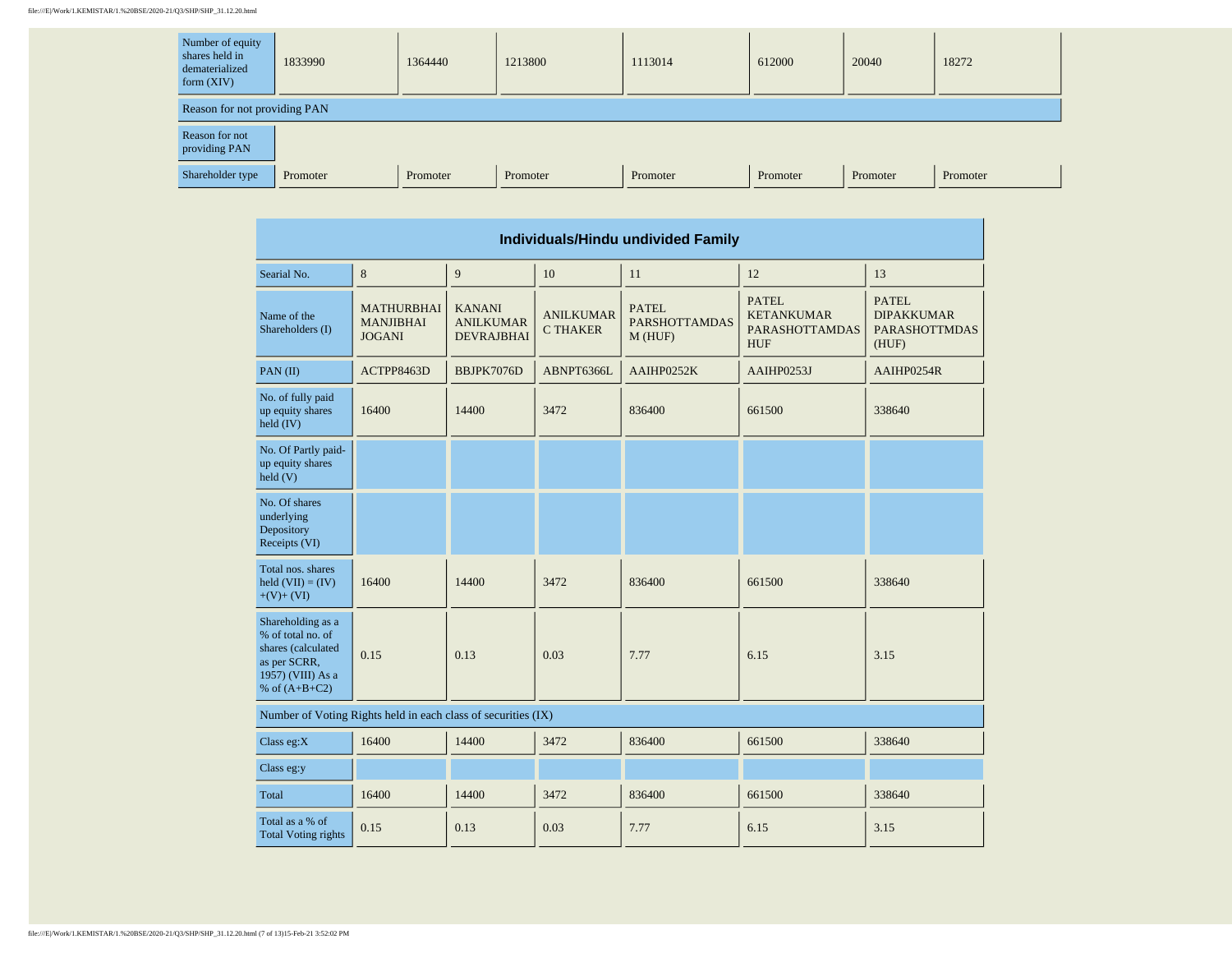| No. Of Shares<br>Underlying<br>Outstanding<br>convertible<br>securities $(X)$                                                                                                             |                  |                  |                  |          |          |          |
|-------------------------------------------------------------------------------------------------------------------------------------------------------------------------------------------|------------------|------------------|------------------|----------|----------|----------|
| No. of Shares<br>Underlying<br>Outstanding<br>Warrants (Xi)                                                                                                                               |                  |                  |                  |          |          |          |
| No. Of Shares<br>Underlying<br>Outstanding<br>convertible<br>securities and No.<br>Of Warrants (Xi)<br>(a)                                                                                |                  |                  |                  |          |          |          |
| Shareholding, as a<br>% assuming full<br>conversion of<br>convertible<br>securities (as a<br>percentage of<br>diluted share<br>capital) (XI)= (VII)<br>$+(Xi)(a)$ As a % of<br>$(A+B+C2)$ | 0.15             | 0.13             | 0.03             | 7.77     | 6.15     | 3.15     |
| Number of Locked in shares (XII)                                                                                                                                                          |                  |                  |                  |          |          |          |
| No. (a)                                                                                                                                                                                   | $\boldsymbol{0}$ | $\boldsymbol{0}$ | $\boldsymbol{0}$ | 239051   | 172564   | 96786    |
| As a % of total<br>Shares held (b)                                                                                                                                                        | $\boldsymbol{0}$ | $\boldsymbol{0}$ | $\boldsymbol{0}$ | 28.58    | 26.09    | 28.58    |
| Number of Shares pledged or otherwise encumbered (XIII)                                                                                                                                   |                  |                  |                  |          |          |          |
| No. (a)                                                                                                                                                                                   |                  |                  |                  |          |          |          |
| As a % of total<br>Shares held (b)                                                                                                                                                        |                  |                  |                  |          |          |          |
| Number of equity<br>shares held in<br>dematerialized<br>form (XIV)                                                                                                                        | 16400            | 14400            | 3472             | 836400   | 661500   | 338640   |
| Reason for not providing PAN                                                                                                                                                              |                  |                  |                  |          |          |          |
| Reason for not<br>providing PAN                                                                                                                                                           |                  |                  |                  |          |          |          |
| Shareholder type                                                                                                                                                                          | Promoter         | Promoter         | Promoter         | Promoter | Promoter | Promoter |

| Individuals/Hindu undivided Family |                       |  |  |  |  |  |  |
|------------------------------------|-----------------------|--|--|--|--|--|--|
| Searial No.                        |                       |  |  |  |  |  |  |
| Name of the<br>Shareholders (I)    | Click here to go back |  |  |  |  |  |  |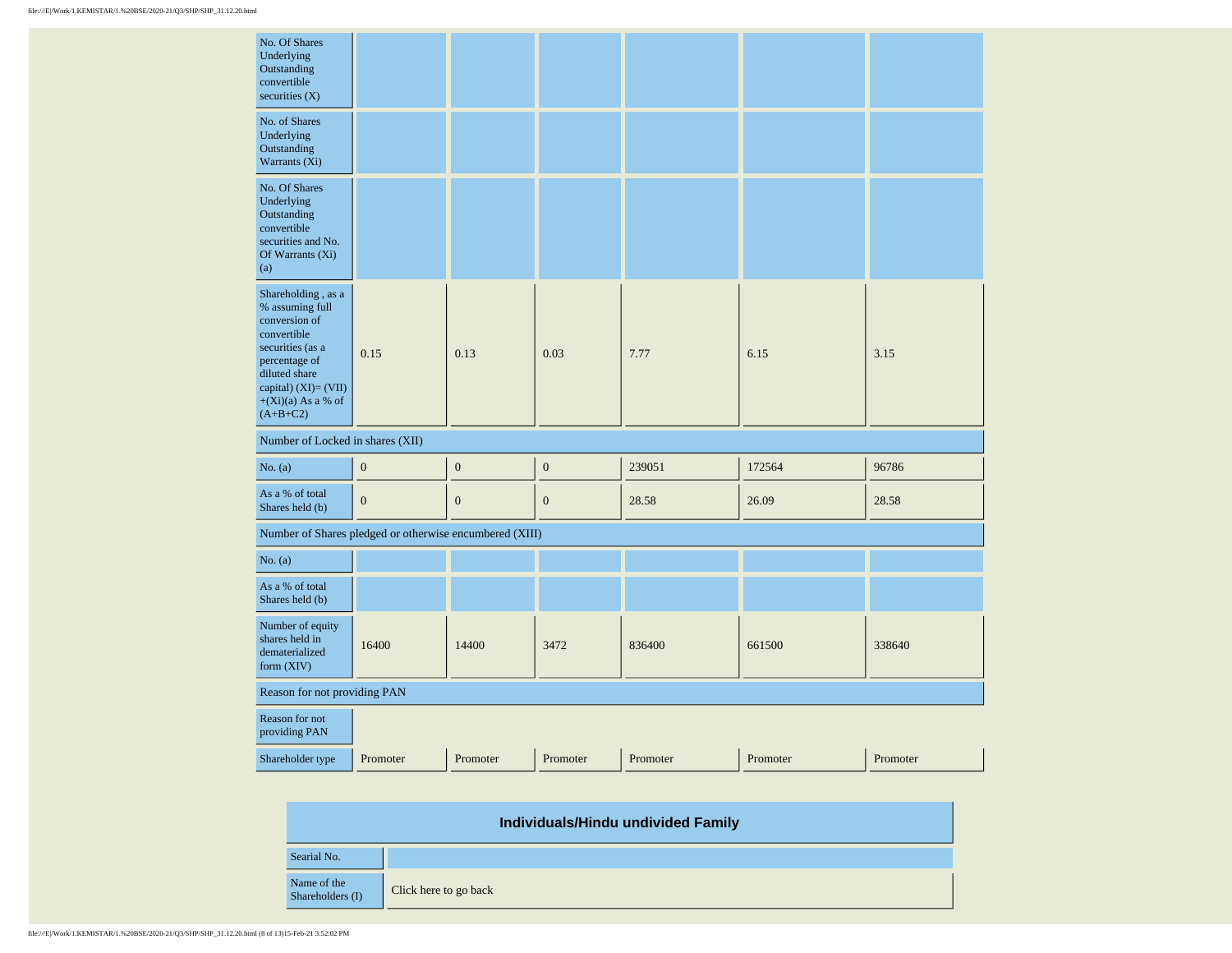| PAN(II)                                                                                                                                                                                    | Total                                                         |
|--------------------------------------------------------------------------------------------------------------------------------------------------------------------------------------------|---------------------------------------------------------------|
| No. of fully paid<br>up equity shares<br>held (IV)                                                                                                                                         | 8046368                                                       |
| No. Of Partly paid-<br>up equity shares<br>$\text{held}(V)$                                                                                                                                |                                                               |
| No. Of shares<br>underlying<br>Depository<br>Receipts (VI)                                                                                                                                 |                                                               |
| Total nos. shares<br>held $(VII) = (IV)$<br>$+(V)+(VI)$                                                                                                                                    | 8046368                                                       |
| Shareholding as a<br>% of total no. of<br>shares (calculated<br>as per SCRR,<br>1957) (VIII) As a<br>% of $(A+B+C2)$                                                                       | 74.78                                                         |
|                                                                                                                                                                                            | Number of Voting Rights held in each class of securities (IX) |
| Class eg: $X$                                                                                                                                                                              | 8046368                                                       |
| Class eg:y                                                                                                                                                                                 |                                                               |
| Total                                                                                                                                                                                      | 8046368                                                       |
| Total as a % of<br><b>Total Voting rights</b>                                                                                                                                              | 74.78                                                         |
| No. Of Shares<br>Underlying<br>Outstanding<br>convertible<br>securities (X)                                                                                                                |                                                               |
| No. of Shares<br>Underlying<br>Outstanding<br>Warrants (Xi)                                                                                                                                |                                                               |
| No. Of Shares<br>Underlying<br>Outstanding<br>convertible<br>securities and No.<br>Of Warrants (Xi)<br>(a)                                                                                 |                                                               |
| Shareholding , as a<br>% assuming full<br>conversion of<br>convertible<br>securities (as a<br>percentage of<br>diluted share<br>capital) (XI)= (VII)<br>$+(Xi)(a)$ As a % of<br>$(A+B+C2)$ | 74.78                                                         |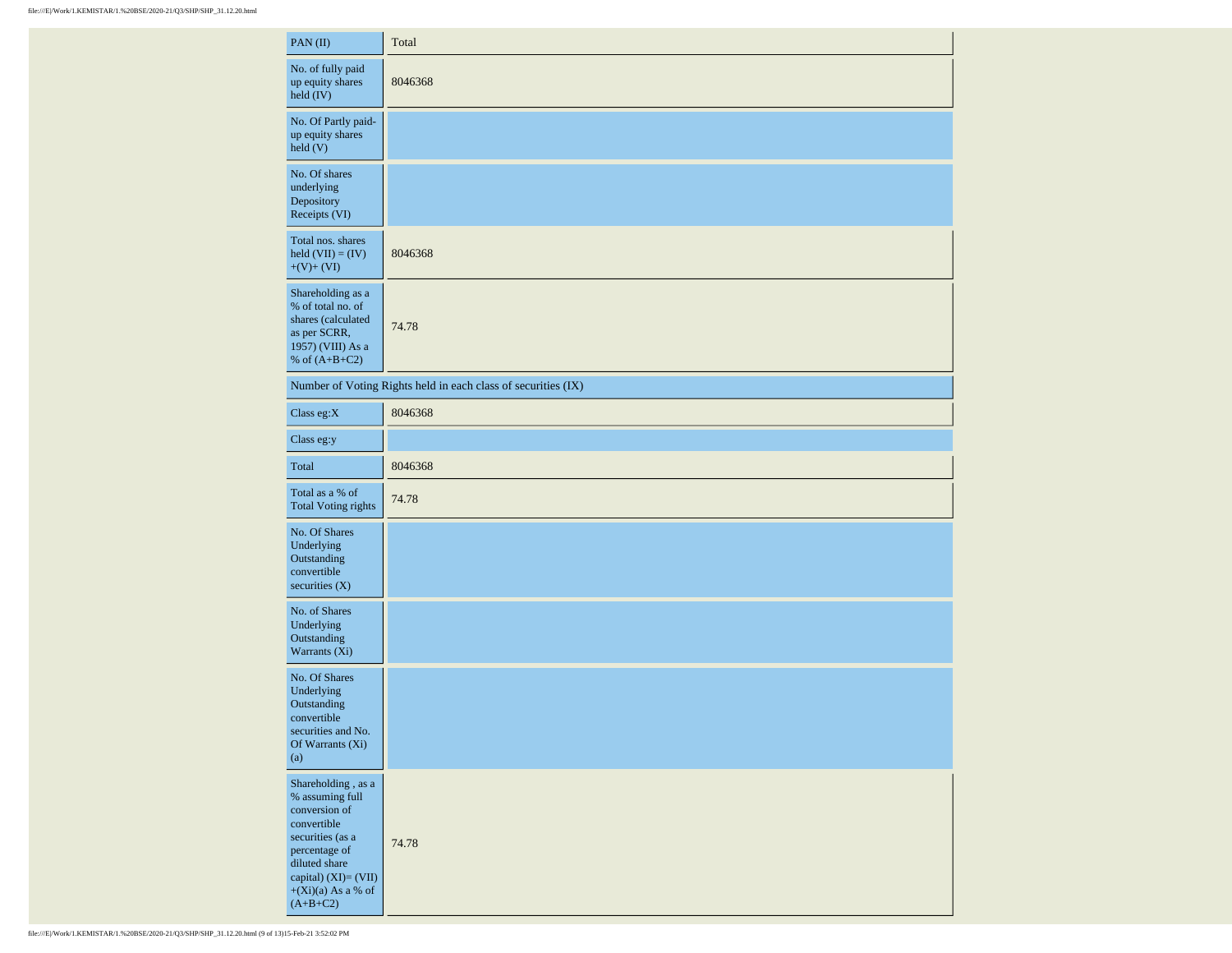| Number of Locked in shares (XII)                                     |                                                         |  |  |  |  |  |  |
|----------------------------------------------------------------------|---------------------------------------------------------|--|--|--|--|--|--|
| No. (a)                                                              | 2151882                                                 |  |  |  |  |  |  |
| As a % of total<br>Shares held (b)                                   | 26.74                                                   |  |  |  |  |  |  |
|                                                                      | Number of Shares pledged or otherwise encumbered (XIII) |  |  |  |  |  |  |
| No. (a)                                                              |                                                         |  |  |  |  |  |  |
| As a % of total<br>Shares held (b)                                   |                                                         |  |  |  |  |  |  |
| Number of equity<br>shares held in<br>dematerialized<br>form $(XIV)$ | 8046368                                                 |  |  |  |  |  |  |
| Reason for not providing PAN                                         |                                                         |  |  |  |  |  |  |
| Reason for not<br>providing PAN                                      |                                                         |  |  |  |  |  |  |
| Shareholder type                                                     |                                                         |  |  |  |  |  |  |

| Individuals - ii. Individual shareholders holding nominal share capital in excess of Rs. 2 lakhs.                    |                                                               |                       |  |  |  |  |  |  |  |
|----------------------------------------------------------------------------------------------------------------------|---------------------------------------------------------------|-----------------------|--|--|--|--|--|--|--|
| Searial No.                                                                                                          | $\mathbf{1}$                                                  |                       |  |  |  |  |  |  |  |
| Name of the<br>Shareholders (I)                                                                                      | KIRIT JIVRAJBHAI PATEL                                        | Click here to go back |  |  |  |  |  |  |  |
| PAN $(II)$                                                                                                           | AGQPP0903M                                                    | Total                 |  |  |  |  |  |  |  |
| No. of fully paid<br>up equity shares<br>held $(IV)$                                                                 | 145000                                                        | 145000                |  |  |  |  |  |  |  |
| No. Of Partly paid-<br>up equity shares<br>held $(V)$                                                                |                                                               |                       |  |  |  |  |  |  |  |
| No. Of shares<br>underlying<br>Depository<br>Receipts (VI)                                                           |                                                               |                       |  |  |  |  |  |  |  |
| Total nos, shares<br>held $(VII) = (IV)$<br>$+(V)+(VI)$                                                              | 145000                                                        | 145000                |  |  |  |  |  |  |  |
| Shareholding as a<br>% of total no. of<br>shares (calculated<br>as per SCRR,<br>1957) (VIII) As a<br>% of $(A+B+C2)$ | 1.35                                                          | 1.35                  |  |  |  |  |  |  |  |
|                                                                                                                      | Number of Voting Rights held in each class of securities (IX) |                       |  |  |  |  |  |  |  |
| Class eg: X                                                                                                          | 145000                                                        | 145000                |  |  |  |  |  |  |  |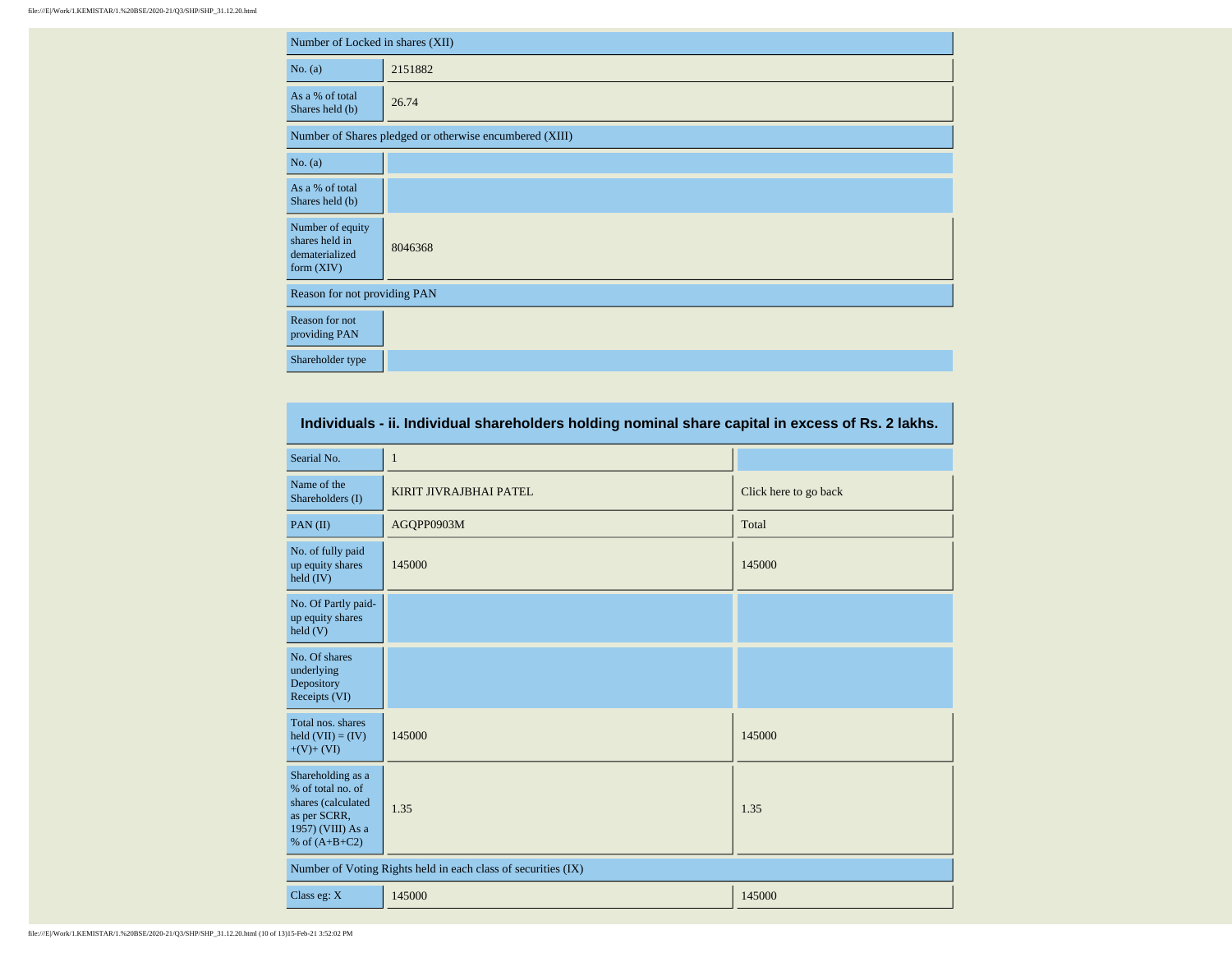| Class eg:y                                                                                                                                                                               |        |        |
|------------------------------------------------------------------------------------------------------------------------------------------------------------------------------------------|--------|--------|
| Total                                                                                                                                                                                    | 145000 | 145000 |
| Total as a % of<br><b>Total Voting rights</b>                                                                                                                                            | 1.35   | 1.35   |
| No. Of Shares<br>Underlying<br>Outstanding<br>convertible<br>securities $(X)$                                                                                                            |        |        |
| No. of Shares<br>Underlying<br>Outstanding<br>Warrants (Xi)                                                                                                                              |        |        |
| No. Of Shares<br>Underlying<br>Outstanding<br>convertible<br>securities and No.<br>Of Warrants (Xi)<br>(a)                                                                               |        |        |
| Shareholding, as a<br>% assuming full<br>conversion of<br>convertible<br>securities (as a<br>percentage of<br>diluted share<br>capital) (XI)= (VII)<br>$+(X)$ As a % of $(A)$<br>$+B+C2$ | 1.35   | 1.35   |
| Number of Locked in shares (XII)                                                                                                                                                         |        |        |
| No. (a)                                                                                                                                                                                  |        |        |
| As a % of total<br>Shares held (b)                                                                                                                                                       |        |        |
| Number of equity<br>shares held in<br>dematerialized<br>form $(XIV)$                                                                                                                     | 145000 | 145000 |
| Reason for not providing PAN                                                                                                                                                             |        |        |
| Reason for not<br>providing PAN                                                                                                                                                          |        |        |

| <b>Any Other (specify)</b>           |            |                         |                         |  |  |  |  |  |
|--------------------------------------|------------|-------------------------|-------------------------|--|--|--|--|--|
| Searial No.                          |            |                         |                         |  |  |  |  |  |
| Category                             | <b>HUF</b> | <b>Clearing Members</b> | <b>Bodies Corporate</b> |  |  |  |  |  |
| Category / More<br>than 1 percentage | Category   | Category                | Category                |  |  |  |  |  |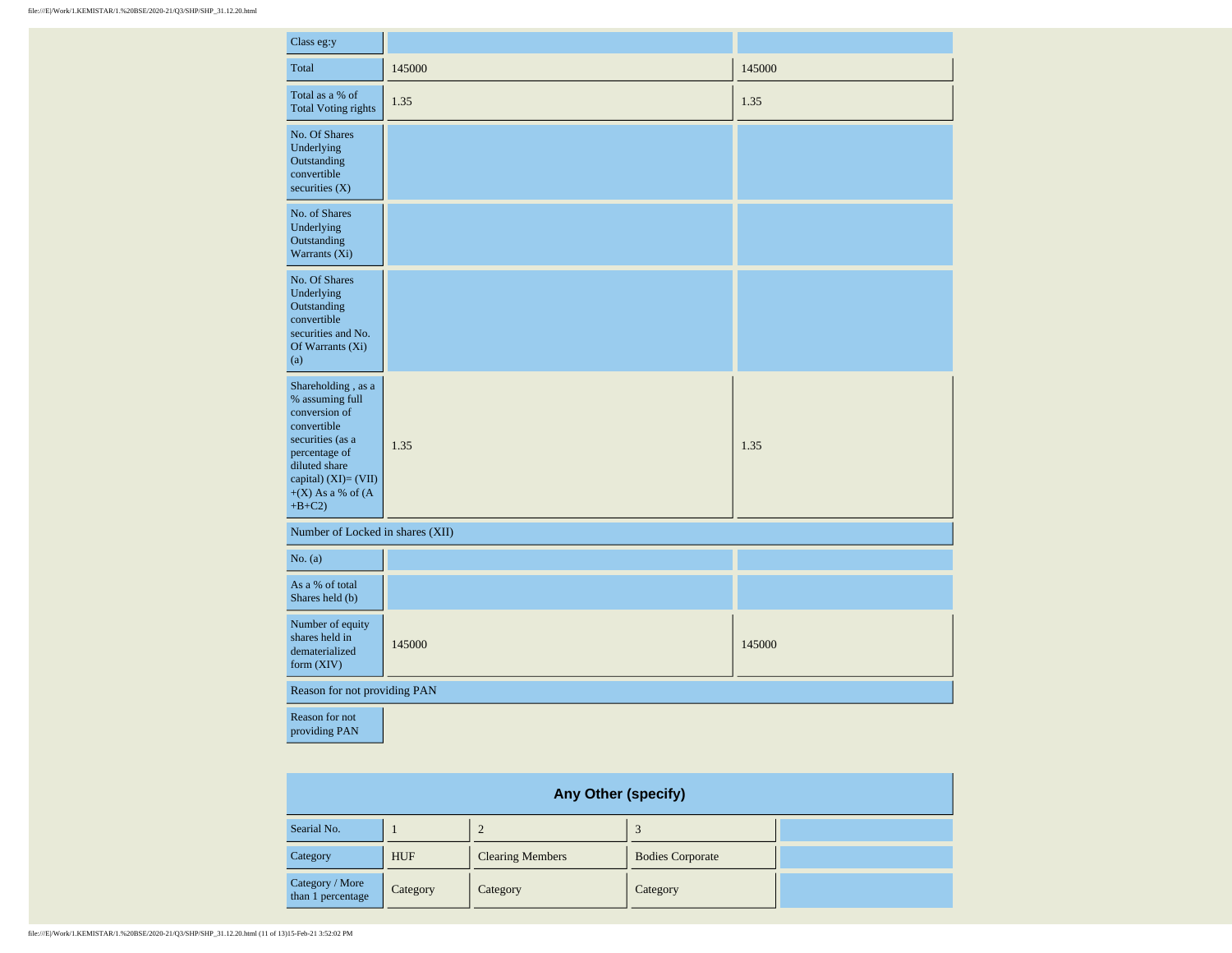| Name of the<br>Shareholders (I)                                                                                      |                |                                                               |       | Click here to go back |
|----------------------------------------------------------------------------------------------------------------------|----------------|---------------------------------------------------------------|-------|-----------------------|
| PAN(II)                                                                                                              |                |                                                               |       | Total                 |
| No. of the<br>Shareholders (I)                                                                                       | $\mathfrak{S}$ | $\sqrt{2}$                                                    | 21    | 28                    |
| No. of fully paid<br>up equity shares<br>held (IV)                                                                   | 91118          | 323                                                           | 10959 | 102400                |
| No. Of Partly paid-<br>up equity shares<br>held(V)                                                                   |                |                                                               |       |                       |
| No. Of shares<br>underlying<br>Depository<br>Receipts (VI)                                                           |                |                                                               |       |                       |
| Total nos. shares<br>held $(VII) = (IV)$<br>$+(V)+(VI)$                                                              | 91118          | 323                                                           | 10959 | 102400                |
| Shareholding as a<br>% of total no. of<br>shares (calculated<br>as per SCRR,<br>1957) (VIII) As a<br>% of $(A+B+C2)$ | 0.85           | $\boldsymbol{0}$                                              | 0.1   | 0.95                  |
|                                                                                                                      |                | Number of Voting Rights held in each class of securities (IX) |       |                       |
| Class eg: $\mathbf{X}$                                                                                               | 91118          | 323                                                           | 10959 | 102400                |
| Class eg:y                                                                                                           |                |                                                               |       |                       |
| Total                                                                                                                | 91118          | 323                                                           | 10959 | 102400                |
| Total as a % of<br><b>Total Voting rights</b>                                                                        | $0.85\,$       | $\boldsymbol{0}$                                              | 0.1   | 0.95                  |
| No. Of Shares<br>Underlying<br>Outstanding<br>convertible<br>securities $(X)$                                        |                |                                                               |       |                       |
| No. of Shares<br>Underlying<br>Outstanding<br>Warrants $(X_1)$                                                       |                |                                                               |       |                       |
| No. Of Shares<br>Underlying<br>Outstanding<br>convertible<br>securities and No.<br>Of Warrants (Xi)<br>(a)           |                |                                                               |       |                       |